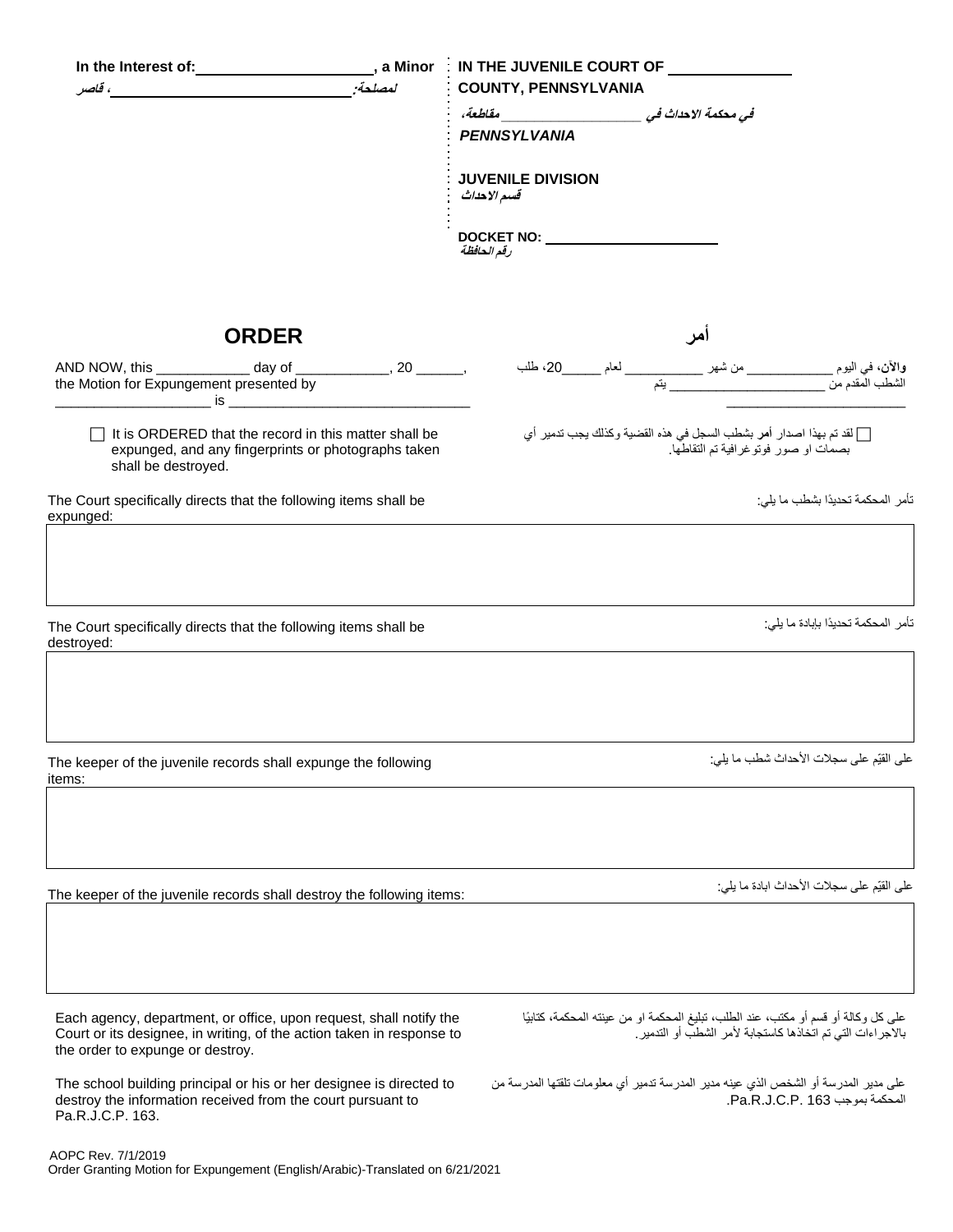The information required under Rule Pa.R.J.C.P. 172 appears on the attached page(s) which is hereby incorporated into this ORDER by reference.

\_\_\_\_\_\_\_\_\_\_\_\_\_\_\_\_\_\_\_\_\_\_\_\_\_\_\_\_\_\_\_\_\_\_\_\_\_\_\_\_\_

المعلومات المطلوبة بموجب 172 .P.C.J.R.Pa Rule مبينة في الصفحة/الصفحات المرفقة ومدرجة في هذا **األمر** باالشارة.

**من قبل المحكمة:** :COURT THE BY

**Judge** ت<br>قاض*ي*